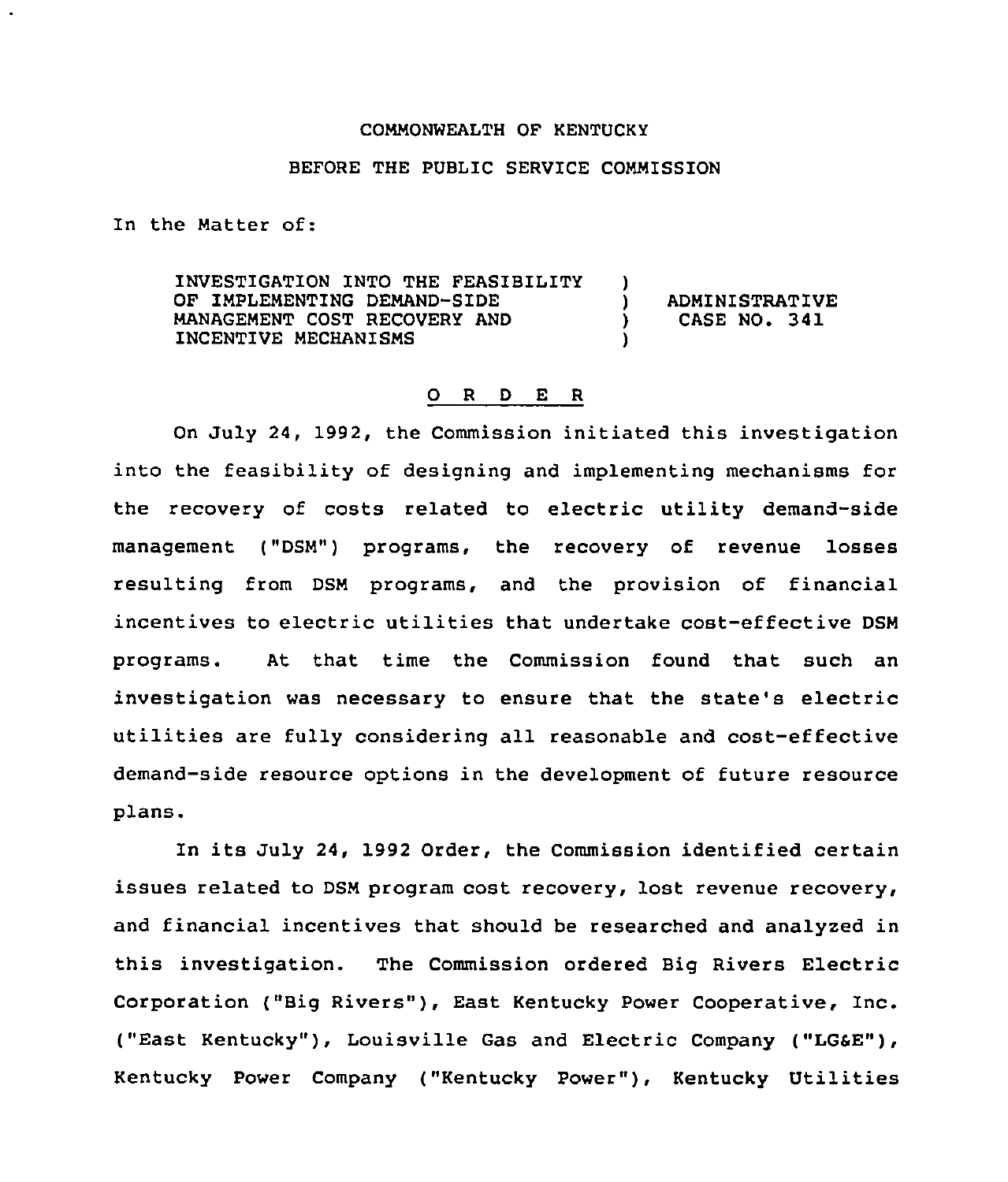Company ("Kentucky Utilities" ), and The Union Light, Heat and Power Company ("ULHSP") to submit certain information. Other interested parties were encouraged to submit information as well.

Big Rivers, Kentucky Power, Kentucky Utilities, and ULH6P ("Joint Utilities" ) submitted joint comments and responses. Kentucky Power and ULHsP also submitted separate comments and responses. LGSE, East Kentucky, Cumberland Valley Rural Electric Cooperative Corporation, Kentucky Industrial Utility Customers ("KIUC"), Kentucky Cabinet for Natural Resources and Environmental Protection's Division of Energy ("NREPC/Energy"), Kentucky Association for Community Action ("KACA"), and Louisville Resource Conservation Council ("LRCC") submitted separate responses and comments. The Office of the Attorney General and Jefferson County Government ("AG/Jefferson") filed joint comments which Lexington-Fayette Urban County Government adopted. Metro Human Needs Alliance, People Organized and Working for Energy Reform, Citizens Organized to End Poverty in the Commonwealth, Anna Shed, and Marvar Cowart ("Joint Intervenors") also submitted joint comments.

After reviewing these submittals, the Commission finds that additional information from all parties is required.

IT IS THEREFORE ORDERED that all parties shall file with the Commission within 30 days of the date of this Order an original and 12 copies of the following information. Careful attention should be given to copied material to ensure its legibility. Unless the question expressly states otherwise, all parties shall respond to each question.

 $-2-$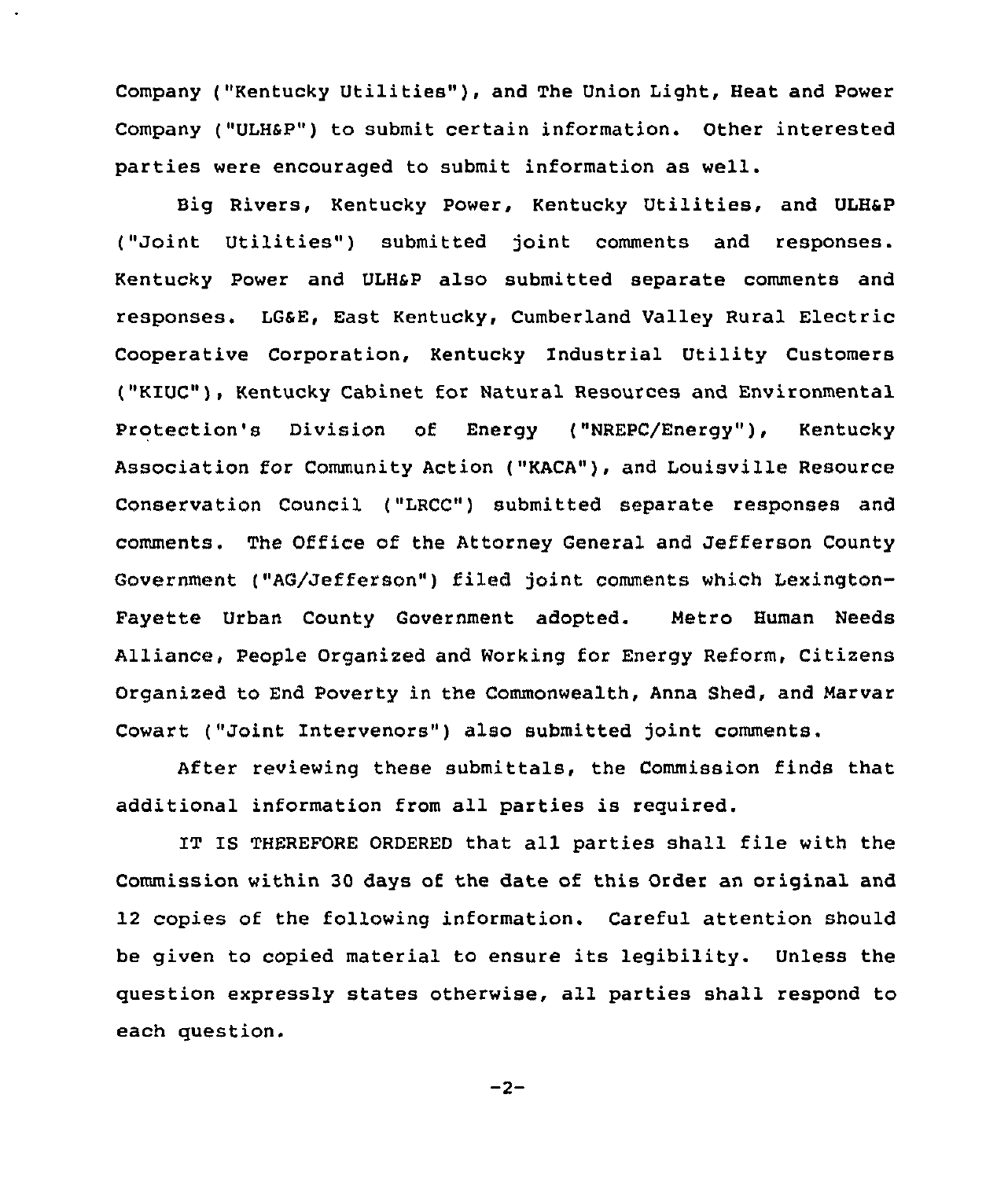1. Discuss whether the Commission presently has statutory authority to establish financial incentives to encourage a regulated utility's use of demand-side management ("DSN"). Include relevant legal authority in this discussion.

2. If the Commission presently lacks the statutory authority to establish financial incentives to encourage the use of DSN programs, identify and discuss the changes reguired to permit the Commission to establish such incentives.

3. In response to the Commission's Order of July 24, 1992, Item 4, East Kentucky stated: v(T]he argument has been made that the existence of ERAN [Electric Revenue Adjustment Nechanism] makes the utility less concerned about controlling costs and holding down rates since the adjustment clause maintains its earnings at the approved level and that this mechanism is susceptible to manipulation by the utilities for their own benefit." In its comments, NREPC/Energy stated that a benefit of the ERAN methodology is that utilities would continue to have an incentive to reduce operating expenditures.

a. (All parties except East Kentucky and HREPC/Energy) Comment upon the statements of East Kentucky and NREPC/Energy.

b. (East Kentucky only)

(1) Identify the source of your argument. Provide any report, article, or study in which this argument is found.

(2) Explain the basis for this argument.

(3) Comment upon NREPC/Energy's statement.

 $-3-$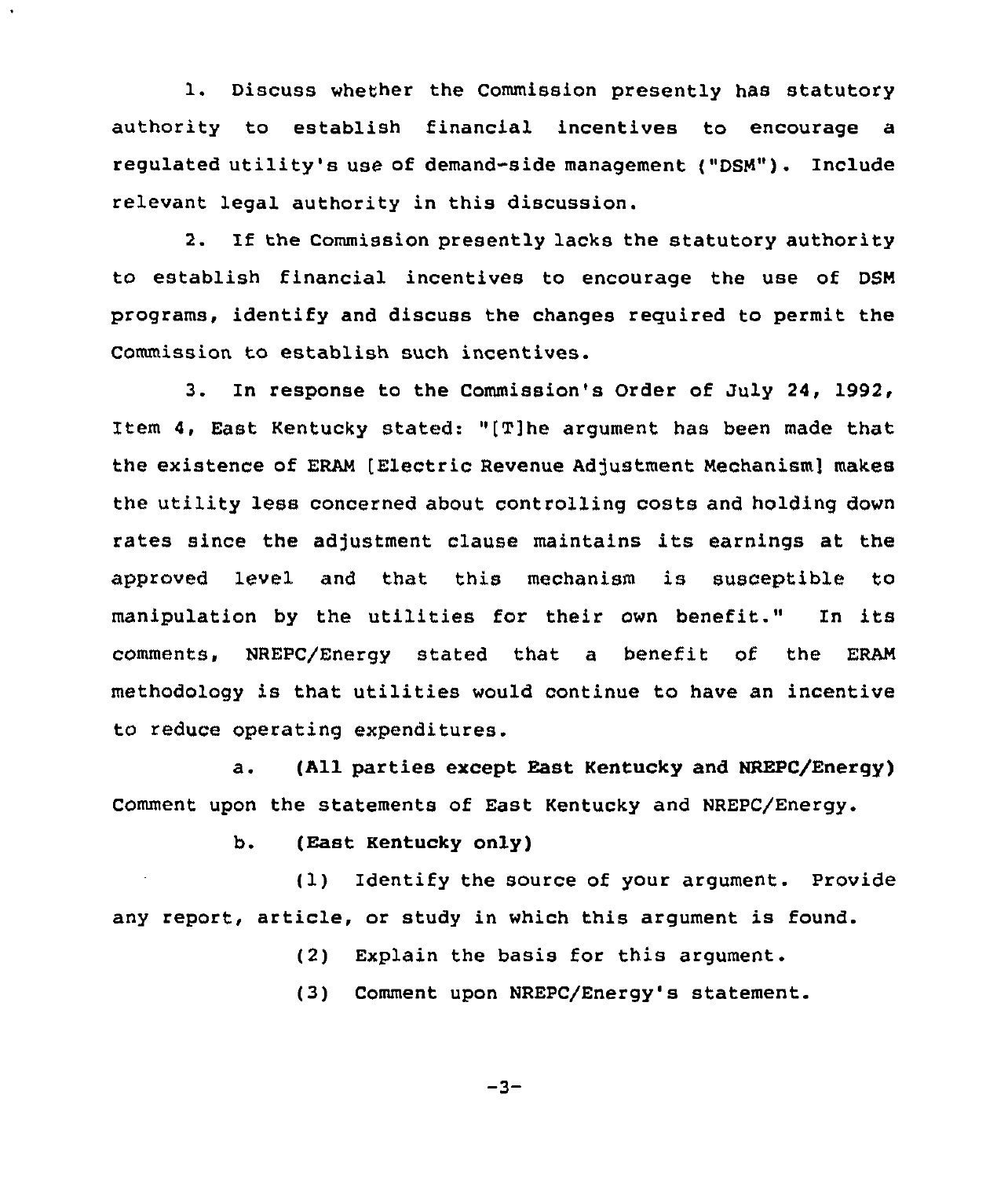c. (NREPC/Energy only)

(1) Comment upon East Kentucky's statement.

(2) Explain how an ERAN would offer incentives to utilities to reduce operating expenses.

4. In their comments, AG/Jefferson advocate amending Commission Regulation 807 KAR 5:058 to provide for formal Commission review of integrated resource plans ("IRPs"). The Joint Utilities' comments indicate the Commission could link the level of DSN expenditures to the review of the IRPs and provide the utilities assurance that the expenditures would not be subject to later prudence reviews.

a. State whether <sup>807</sup> KAR 5:058 should be amended to provide formal Commission review and approval of utility IRPs.

b. State whether the Commission should review DSN expenditures as part of a formal review of a utility's IRP. Explain.

c. If amendments to <sup>807</sup> KAR 5:058 are required, identify and discuss the proposed amendments.

d. State whether, if <sup>807</sup> KAR 5:058 is amended to include a formal review process, the existing biennial IRP filing schedule should be retained.

e. (Joint Utilities only)

(1) Explain how, without amending 807 KAR 5:058, the current IRP review process can provide the assurance which the Joint Utilities seek concerning prudence reviews.

 $-4-$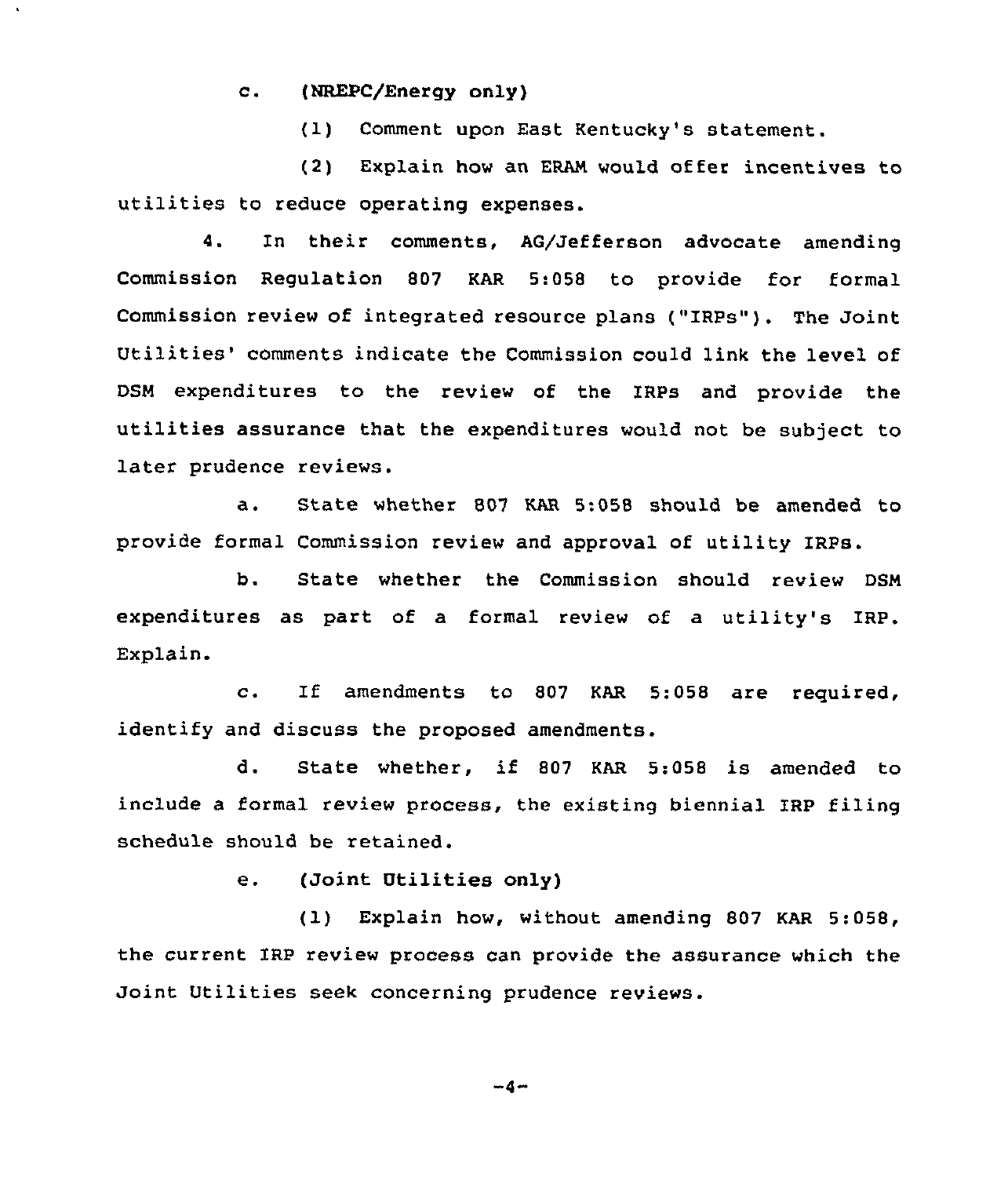(2) Explain why the Joint Utilities are seeking assurance that DSM expenditures vill not be subject to later prudence reviews.

5. On page 15 of their comments, the Joint Utilities listed their concerns about ERAN on a per customer basis, including higher costs of administration, the effect of changes in industrial demand, and the "counter-cyclical" nature of the mechanism.

a. (All parties except Joint Utilities) Comment upon the Joint Utilities' position on ERAM on a per customer basis.

b. (Joint Utilities only)

(1) Provide any report, study, analysis, or other documentation which supports the Joint Utilities' position that the ERAN on a per customer basis has higher administrative costs than the lost revenue adjustment methodology.

(2) Provide any report, study, analysis, or other documentation which supports the Joint Utilities'oncerns about the potential impact of an ERAM on a per customer basis on large industrial loads.

(3) Provide any report, study, analysis, or other documentation which supports the Joint Utilities' concerns about the "counter-cyclical" nature of an ERAM on a per customer basis.

6. State whether the adoption of an ERAN on a per customer basis would reguire some type of weather normalization adjustment in rate cases. Explain.

7. In their comments, AG/Jefferson stated that a reconciled fuel adjustment clause ("FAC") serves to discourage DSN efforts and

 $-5-$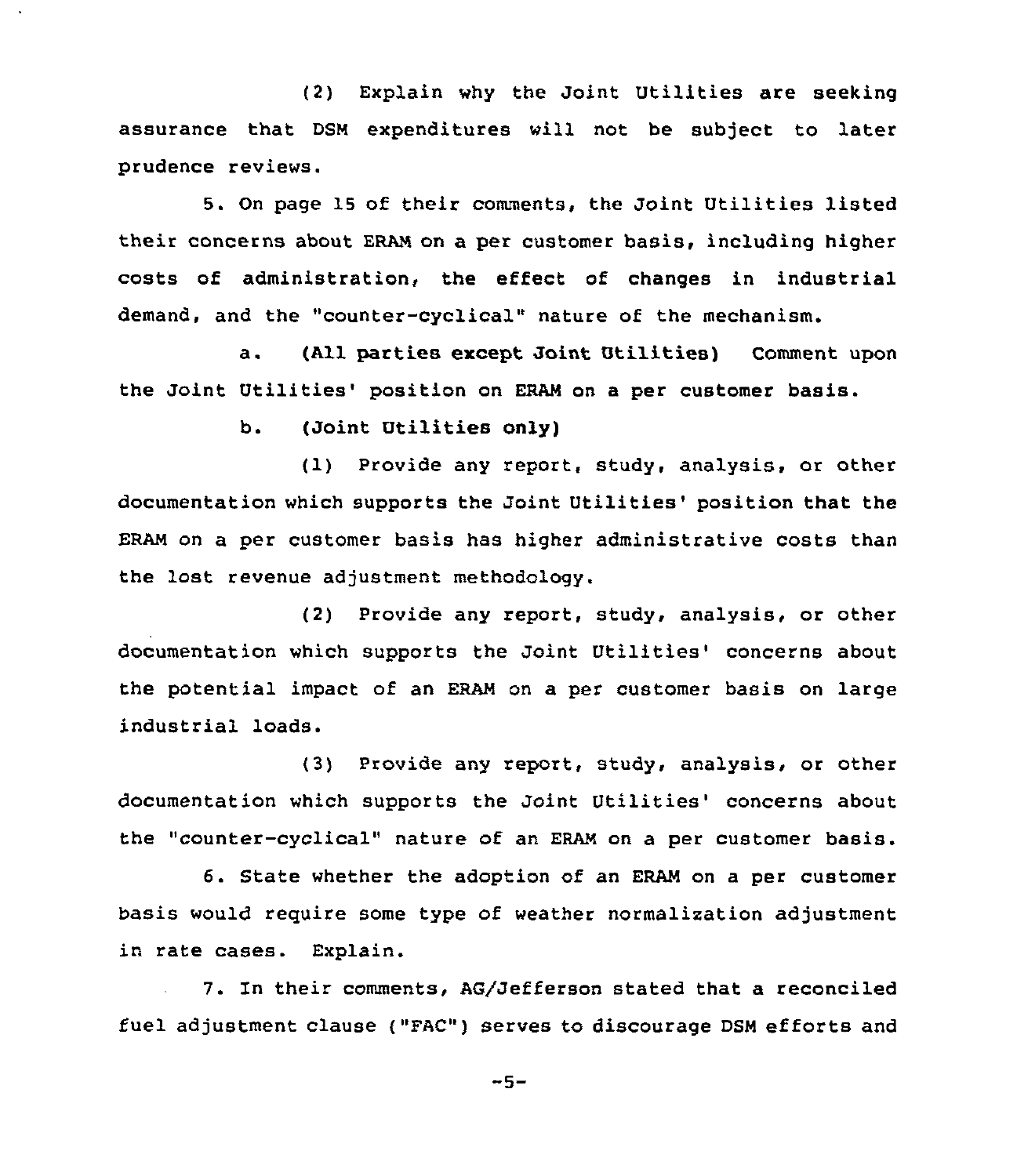suggested that the Commission consider reforming or eliminating the present FAC.

a. (All parties except AG/Jefferson) Comment upon the AG/Jefferson's position.

b. (AG/Jefferson only)

(1) Explain why a reconciled FAC discourages DSM efforts.

(2) Describe how the FAC should be reformed or eliminated.

(3) State when the reformation or elimination of the FAC should occur.

8. State whether the Commission should require the participation of all major natural gas distribution utilities within its jurisdiction in this proceeding. Explain.

9. State whether gas DSM programs implemented by combination utilities should be given the same regulatory treatment as electric DSM programs. Explain.

10. Describe how combination utilities should implement and measure DSM programs that affect both electricity and natural gas consumption.

11. State whether joint implementation and cost sharing of DSM programs by electric-only utilities and local gas distribution companies are feasible and realistic. Explain.

12. Describe the impact on combination utilities' operations if DSM program cost recovery, lost revenue recovery, or financial incentive mechanisms are allowed for electric DSM programs only.

 $-6-$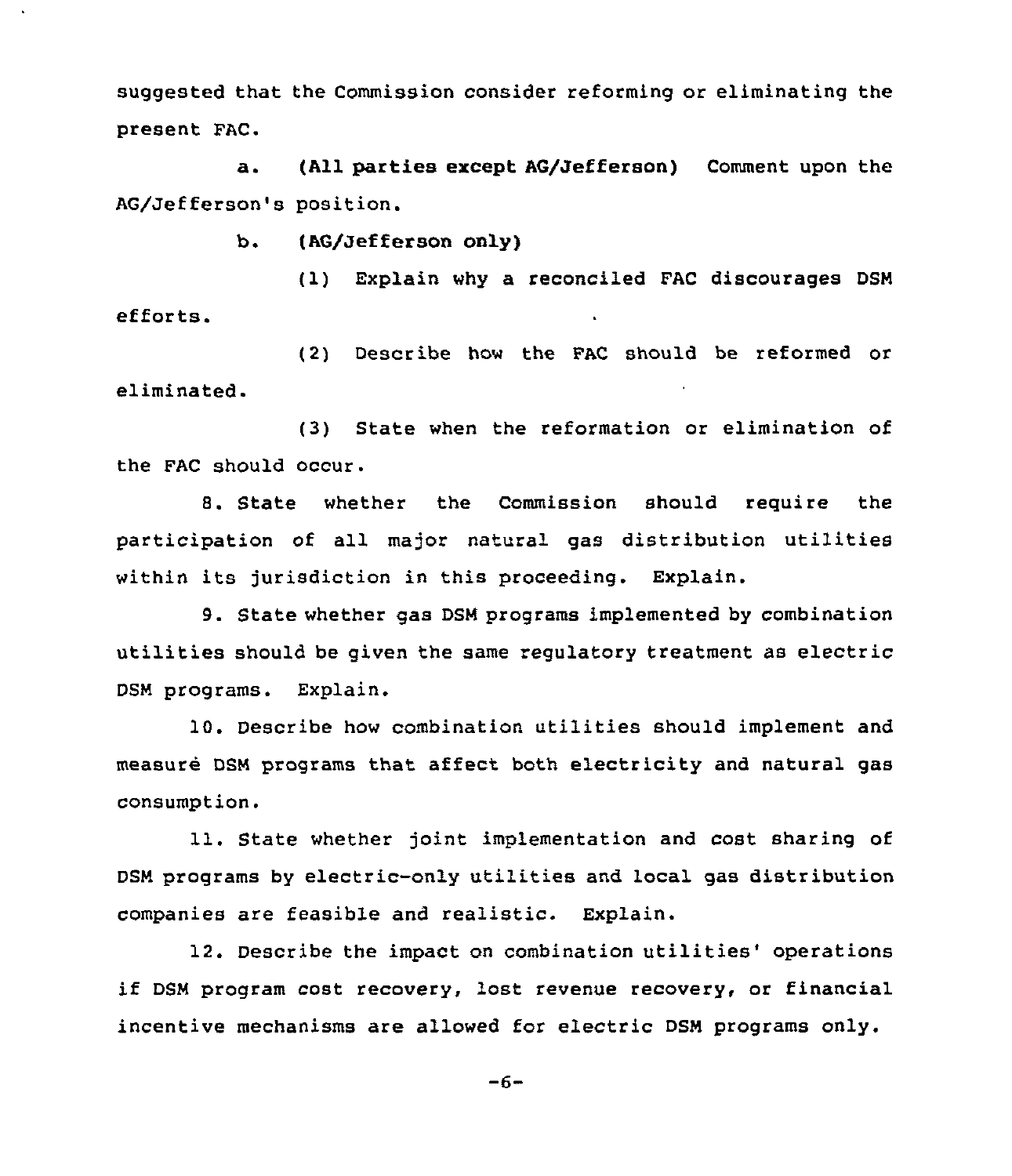13. List all fuel switching programs which combination utilities or traditionally competing gas-only and electric-only utilities could implement to achieve peak reductions, strategic conservation or valley filling objectives which might benefit all energy providers.

14. State the advantages and disadvantages of using a collaborative process to design DSM programs.

15. List the criteria which should be used to select members of a collaborative group or state-level panel to design DSN programs or review existing DSN programs.

16. State the reasons, if any, why <sup>a</sup> utility would not pursue cost-effective DSN programs when mechanisms are in place to ensure DSN program cost recovery, lost revenue recovery, cr financial incentives. Explain.

17. Identify the cost-effectiveness tests (e.g. total resource cost, ratepayer impact measure, utility costs, societal) which the Commission should use to determine which DSN programs will be included in any program cost recovery, lost revenue recovery, or financial incentive mechanisms. Explain.

18. State whether customer participation in DSN programs should be mandatory or voluntary. State whether, if participation is voluntary, DSN program costs should be recovered only from program participants. Explain.

19. Provide any additional comments concerning other parties' responses to the Commission's Order of July 24, 1992.

 $-7-$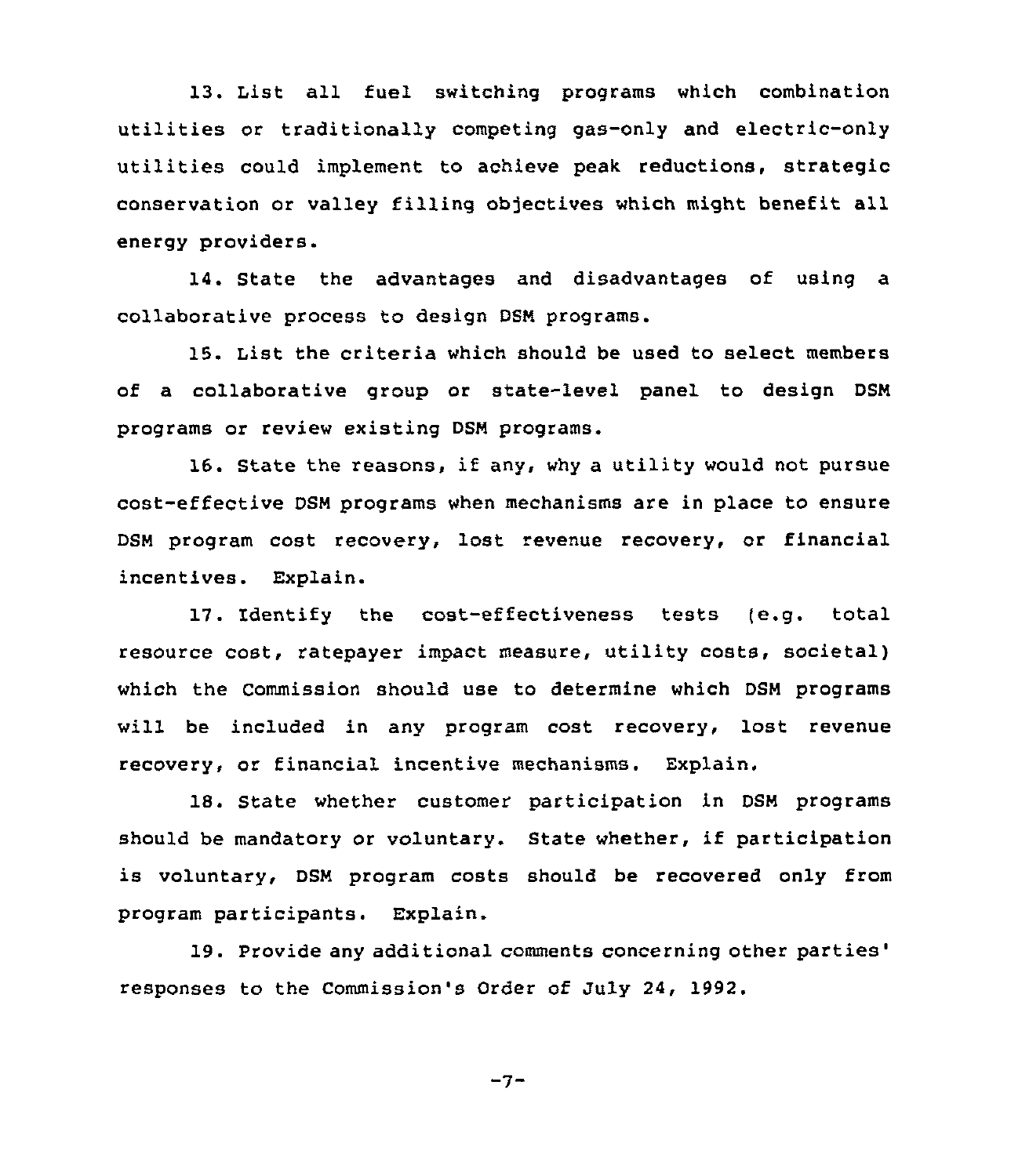20. (Joint Utilities only) On page 14 of their comments, the Joint Utilities stated that an ERAN removes the incentive for utilities to provide for economic growth and development.

a. State whether electric utilities have any responsibility to provide for economic development and growth in their service territories. Explain.

b. Explain why electric utilities must be provided with an incentive to promote economic development and growth in their service territories.

c. Explain how the adoption of an ERAN methodology removes an electric utility's incentive to promote economic development and growth.

21. (Joint Utilities only) On page 17 of their comments, the Joint Utilities state that a difficult aspect of the lost revenue adjustment methodology is the need to quantify and verify the reduction in KWH sales attributable to the DSN options.

a. List and describe the difficulties which the Joint Utilities anticipate in establishing reasonable methods to quantify and verify actual reductions in KWH sales attributable to DSN programs.

b. State how such a verification should be performed.

c. Describe how over- or under-estimations of KWH sales should be addressed.

d. Explain why the use of the lost revenue adjustment method will not result in considerable time and resources being expended to address the reasonableness of DSN impact measurement.

 $-8-$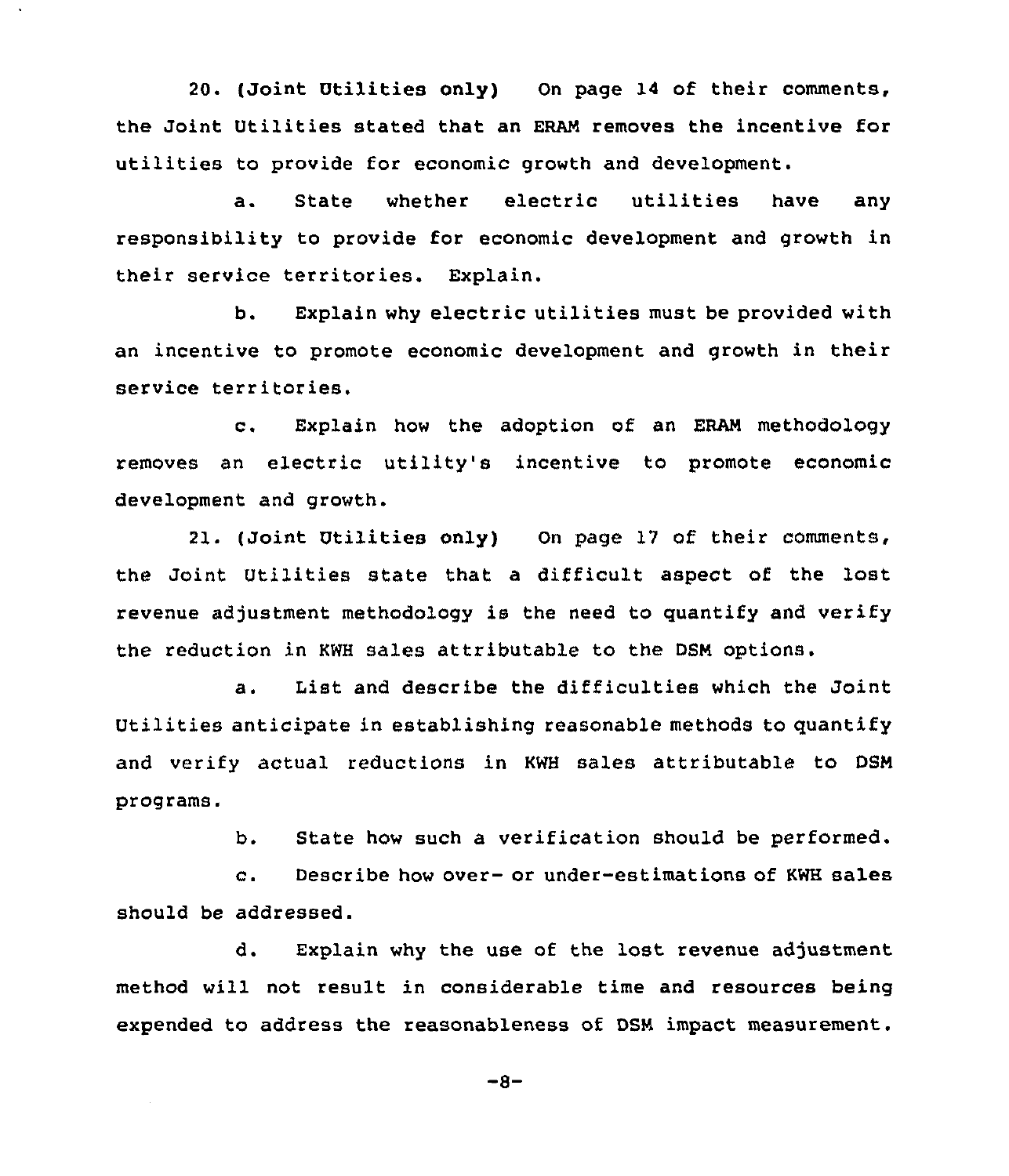e. State how potential disputes over DSN impact measurement may be minimized.

22. (Joint Utilities only)

a. Describe the guidelines which the Joint Utilities will use to determine whether a DSN expenditure should be capitalized or expensed.

b. Describe how amortization periods will be determined for capitalized DSN expenditures.

23. (Joint Utilities only)

a. State whether an annual surcharge should be used to collect projected DSM program costs. Explain.

b. State whether any annual surcharge should be limited to actual DSN program costs. Explain.

24. (Joint Utilities only) State how often DSN program costs collected through an annual surcharge should be reviewed for prudency.

25. (Joint Utilities only) State whether an ERAN is likely to be <sup>a</sup> net cost to customers over time (i.e. customers will pay more in the form of rate increases than they receive in the form of rate decreases). Explain.

26. (Joint Utilities only) On page 12 of their comments, the Joint Utilities state that a surcharge mechanism could be implemented through the tariff process without amending existing regulations or statutes. Explain how a surcharge would be implemented through the tariff process.

 $-9-$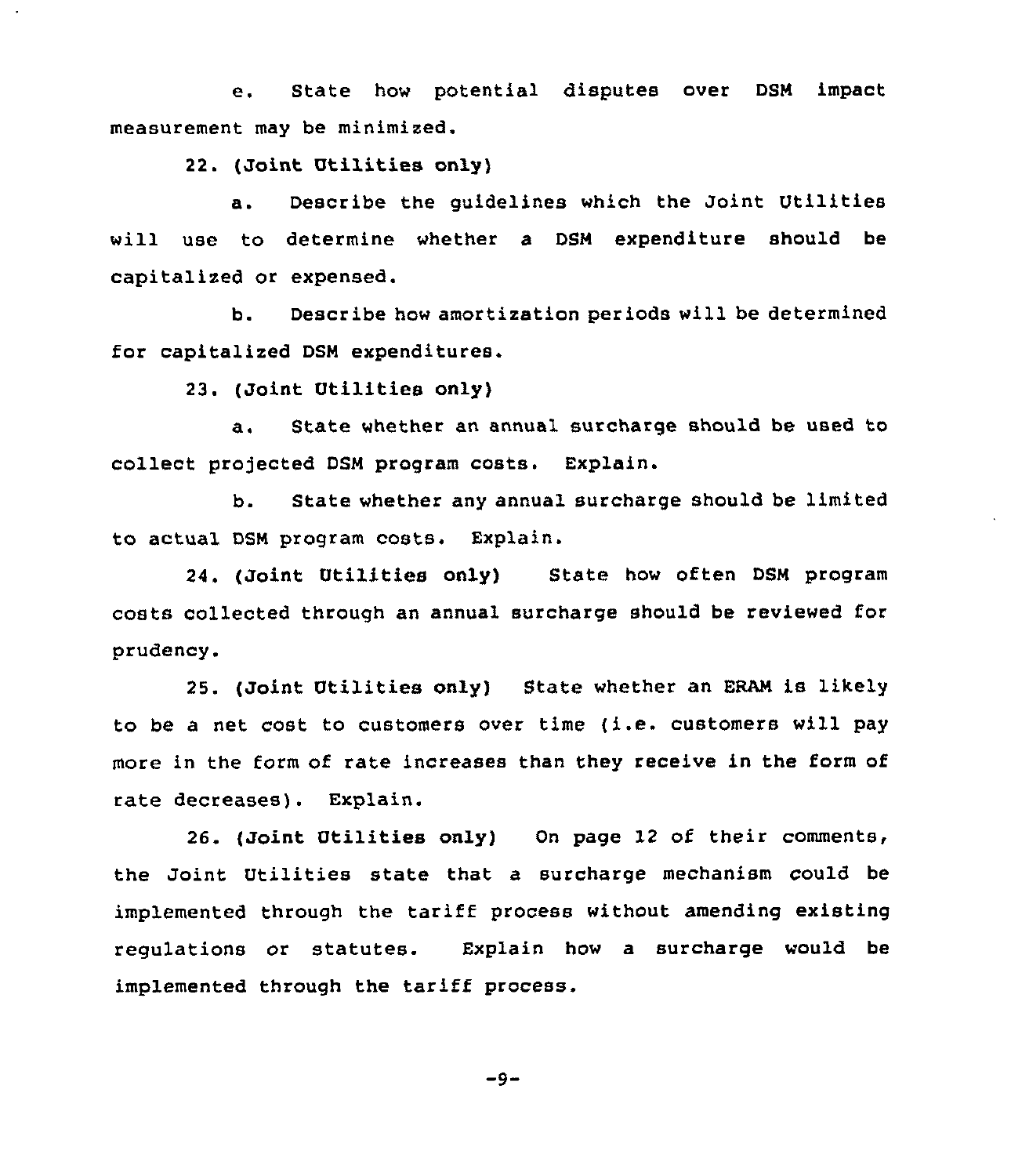27. (East Kentucky only) In its response to the Commission's Order of July 24, 1992, Item 2, East Kentucky stated: "It should be noted that some cooperative financing experts believe that the risks and uncertainties of DSM may require a slightly higher TIER [Times Interest Earned Ratio] than normal."

a. Identify these financing experts. Provide any reports or articles in which they express this position.

b. Explain why the risks and uncertainties of DSN may require higher TIERs.

28. (East Kentucky only) In its response to the Commission's Order of July 24, 1992, Item 6, East Kentucky stated that, if a decoupling method such as ERAM on a per customer basis is used, higher utility rates may cause industrial customers to bypass a utility's system for less expensive self-generating alternatives.

a. Explain this statement. Provide any reports, articles, or other documentation which discuss this position.

b. Describe the current potential of East Kentucky'B industrial customers to pursue self-generating alternatives. Provide any studies which East Kentucky has conducted to estimate this bypass potential.

29. (East Kentucky only) In its response to the Commission's Order of July 24, 1992, Item 14, East Kentucky stated that financial incentives to reward stockholders are not relevant to cooperatives. State whether financial incentives directed toward cooperative management should be considered instead.

$$
-10-
$$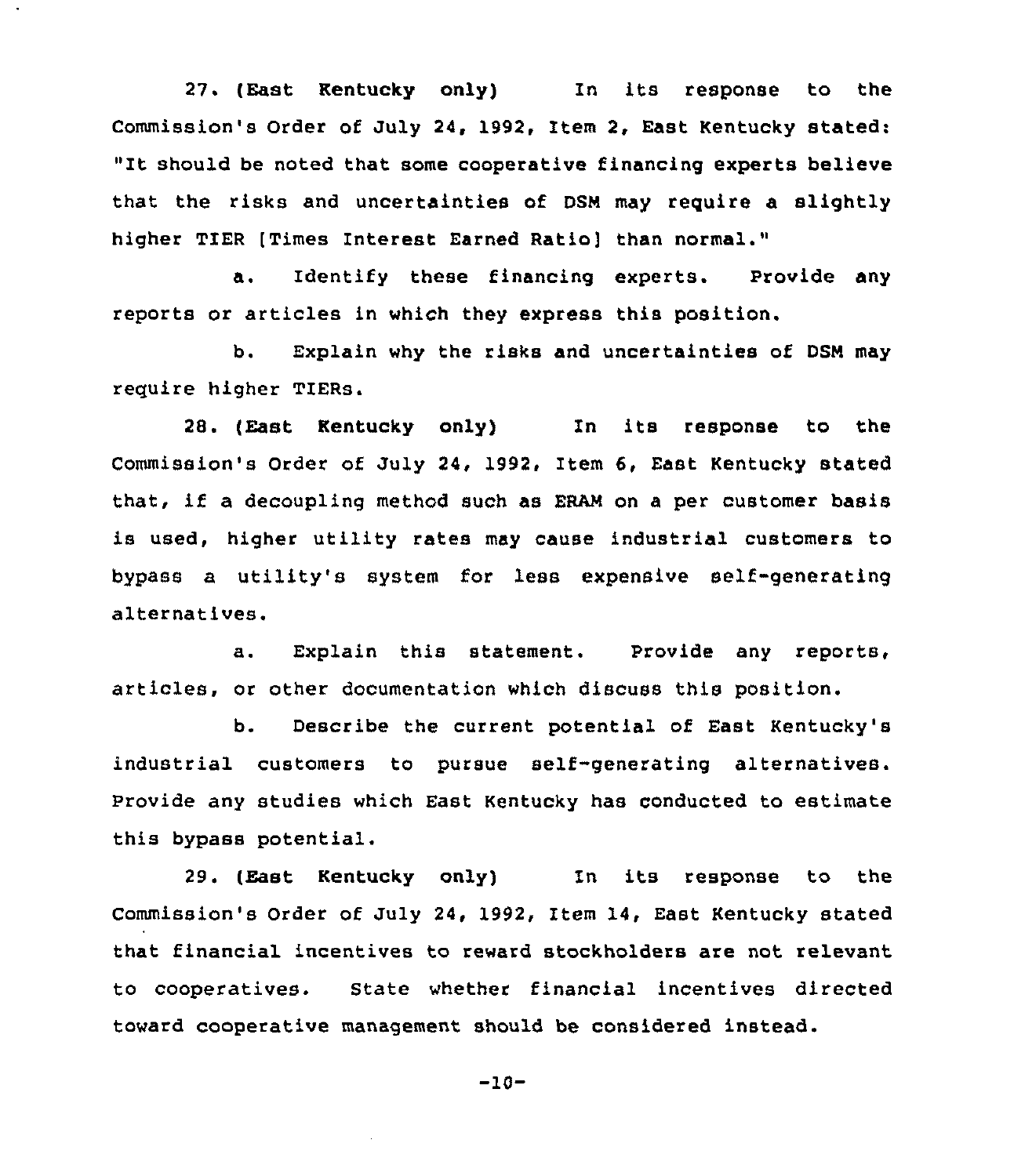30. (Kentucky Power only) In its supplemental comments, Kentucky Power expressed the opinion that once DSM programs are implemented, all prudently incurred DSM costs, resultant lost revenues, and financial incentives should be fully recoverable from ratepayers.

a. State whether a utility should bear any of the risks associated with DSM programs. Explain.

b. State whether DSM costs, resultant lost revenues, and financial incentives should be recoverable from program participants only. Explain.

c. Explain why the shareholders of investor-owned utilities should not share in the DSM costs, resultant lost revenues, and financial incentives.

31. (Kentucky Power only)

a. State the current status of the actions pertaining to the recording of lost revenues and incentives by the Financial Accounting Standards Board's ("FASB") Emerging Issues Task Force.

b. State whether FASB's recently established accounting and financial reporting requirements on lost revenues and incentives constitute official FASB policy.

32. (Kentucky Power only) Explain why Kentucky Power should receive 15 percent of the estimated net savings associated with proposed DSM programs and <sup>5</sup> percent of actual DSM expenditures. Provide any reports, studies, or analyses which discuss these suggested percentages.

-11-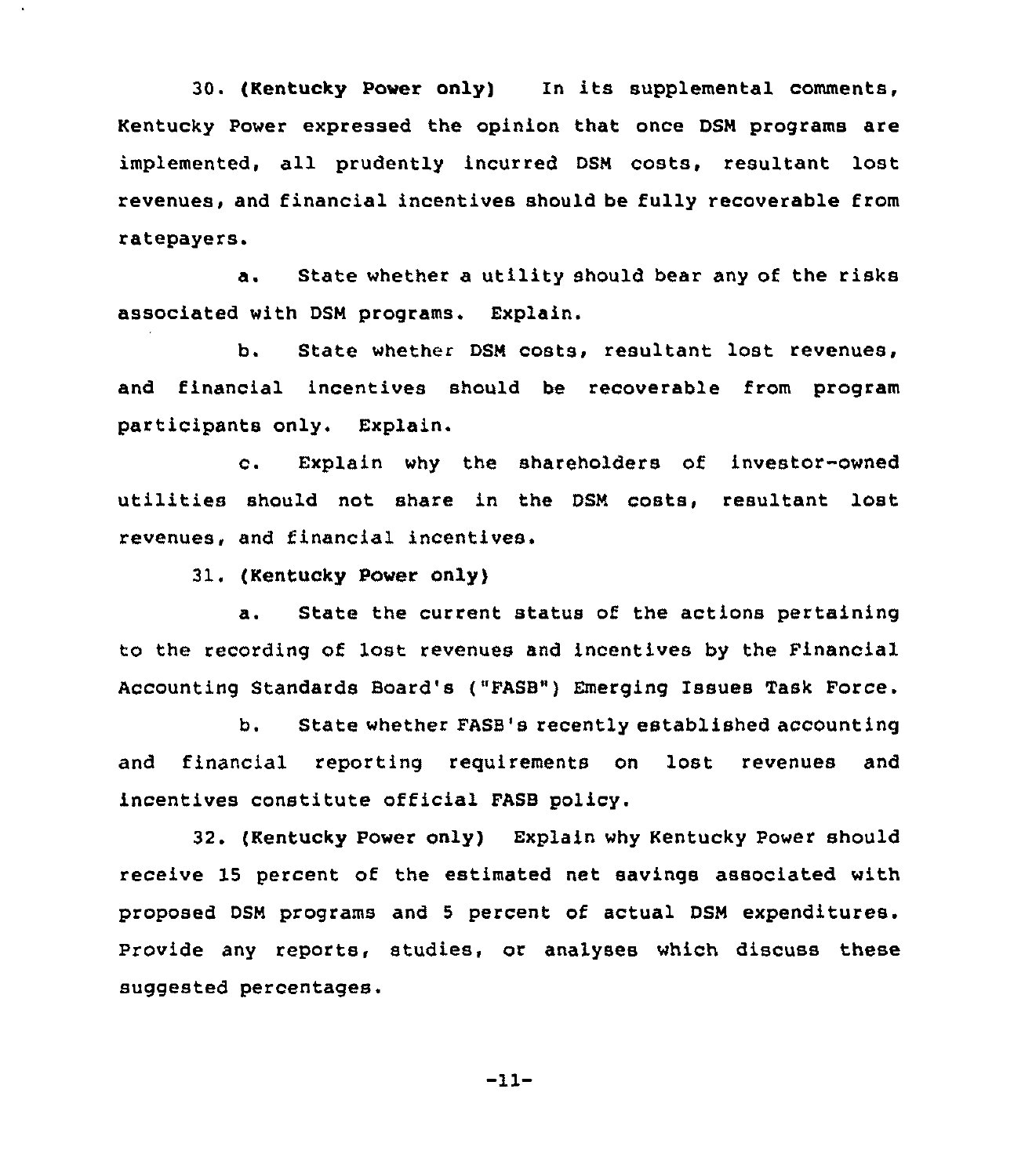33. (LGaE only) Explain why LGsE should be allowed to recover no less than 25 percent of the net resource savings from DSN programs. State and discuss all assumptions used to obtain this percentage.

34. (ULHap only) In its response to the Commission's Order of July 24, 1992, Item 3, ULH4P stated that a decoupling mechanism would add an unnecessary administrative burden compared to the proposed balancing-account mechanism. Provide any reports, studies, analyses, or other documentation which support this statement.

35. (ULHSP only) In its response to the Commission's Order of July 24, 1992, ULHap referred to the unique problems posed by its membership in Cincinnati Gas and Electric Company's integrated system. State how this Commission should address potential conflicts between its approach to DSN and those of other state utility regulatory commissions.

36. (ULHsp only) List and discuss the issues pertaining to the inter-)urisdictional allocation of DSN costs and benefits.

37. (AG/Jefferson only)

a. List the states currently using an Allowance for Funds Used to Conserve Energy ("AFUCE").

b, Describe how the AFUCE is used in each state.

38. (AG/Jefferson only) In its response to the Commission's Order of July 24, 1992, Item 3, AG/Jefferson suggested that an "aggregate average number of customers" could be used in an ERAN on

-12-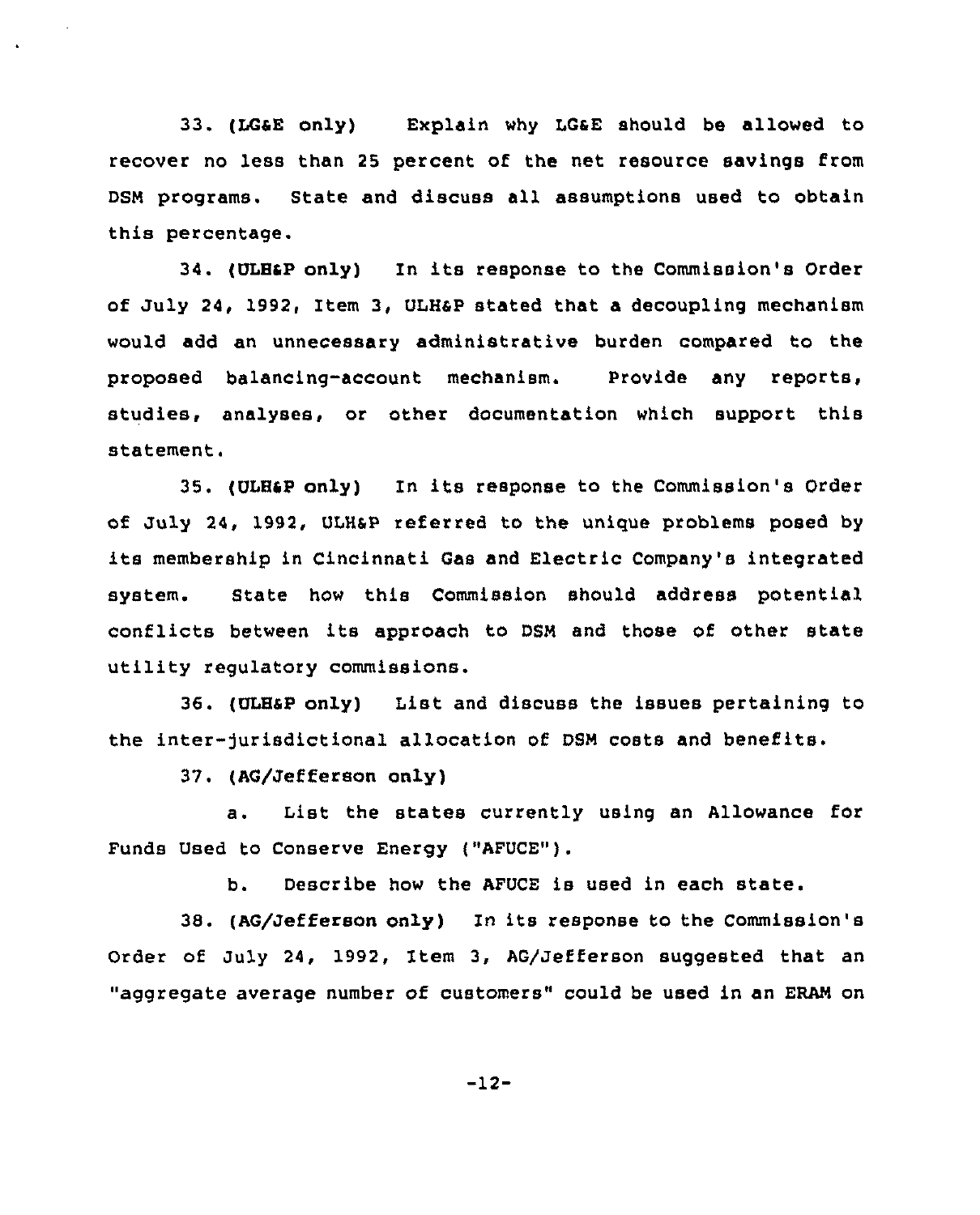a per customer basis in Kentucky as has been used in other states. Explain how the aggregate number of customers is determined.

39. (AG/Jefferson only) Describe in detail New York' experience with lost revenue and decoupling mechanisms.

40 'AG/Jefferson only) Explain how a lost revenue adjustment would tend to encourage the use of load shifting and load building programs and discourage the development of energy conservation programs,

41. {KACA only)

a. Explain why a rate structure which provides <sup>a</sup> minimum level of usage at the lowest rate is a DSM program.

b. Discuss how such a rate structure would co-exist with DSM programs which are designed to encourage conservation by adjusting electric rates to send proper pricing signals to consumers.

42. (KACA only) Explain why a formula should be established which reguires that utility investment in conservation be tied to the percentage of the number of customers in each class.

43. (KACA only) Explain why an arrearage reduction program and a moratorium on collection activities qualify as conservation or DSM programs.

44. (Joint Intervenors only) In their response to the Commission's Order of July 24, 1992, Item 17, the Joint Intervenors stated that there should be a penalty for failure to meet designated performance levels if <sup>a</sup> bounty system is used. State whether the Joint Intervenors support the concept of awarding

-13-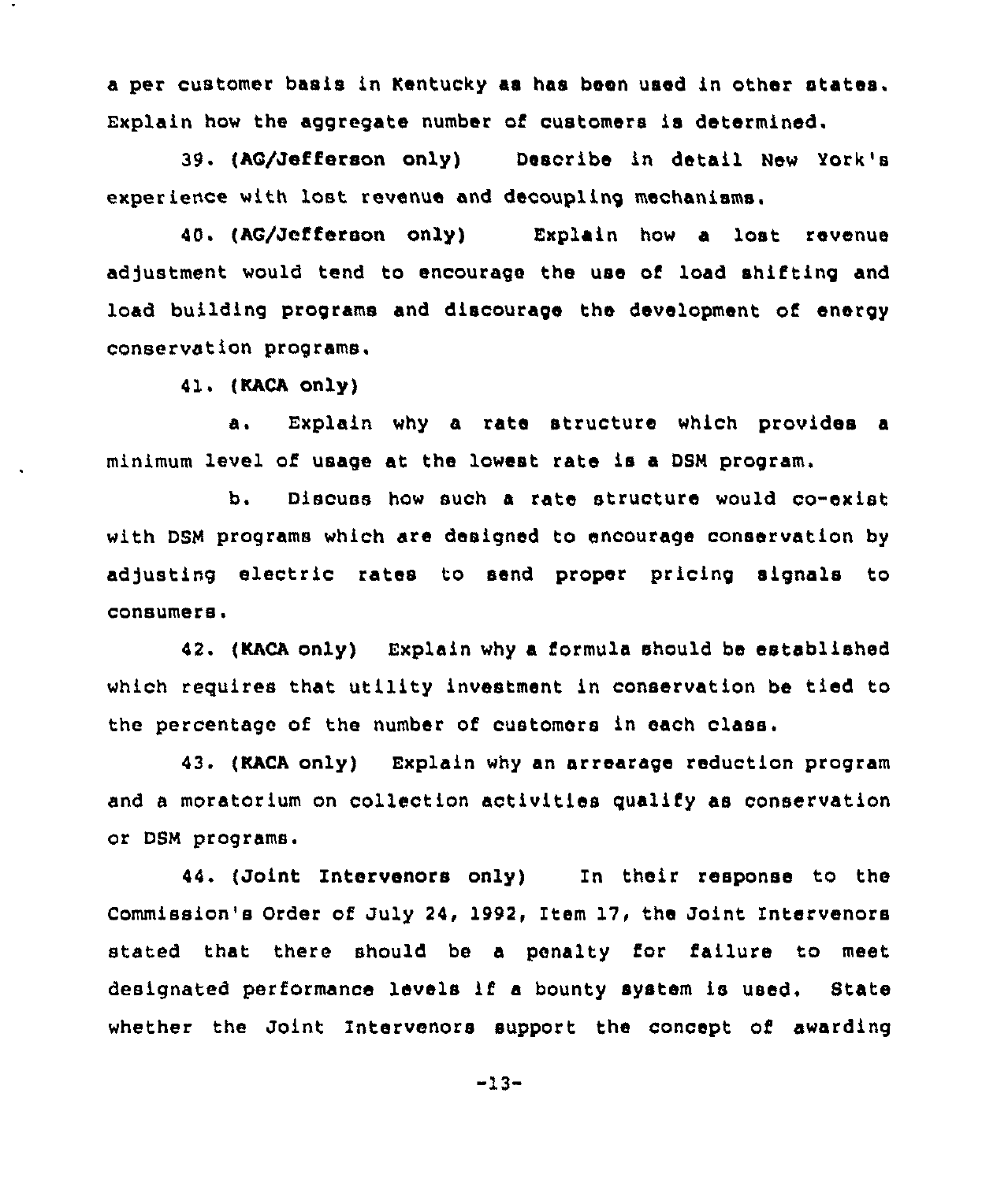bounties only if performance levels are met, with the failure to earn a bounty being a sufficient penalty for not meeting designated performance levels. Explain.

45. (KIUC only) State the standards which should be used to determine whether an expenditure should be capitalised or expensed.

46. (KIUC only) On page <sup>9</sup> of its response to the Commission's Order of July 24, 1992, KIUC stated that the Commission should develop mechanisms that place more reliance on free and open markets and the force of competition.

a. Describe how and to what extent the Commission should rely on markets and competition.

b. Explain how the Commission can rely on the forces of competition if each electric utility has an exclusive certified service territory.

47. (KIUC only) On page <sup>3</sup> of its response to the Commission's Order of July 24, 1992, KIUC states: "In order to keep the playing field as level as possible. . .there should be no special treatment of DSN program costs." State whether demand-side and supply-side resource options are currently on a level playing field. Explain.

48. {KIUC only) On page <sup>6</sup> of its responses to the Commission's Order of July 24, 1992, KIUC states: "If new capacity resources were needed, perhaps this strategy [special DSN ratemaking treatment] might make sense. However, that is currently not the case." The IRPs submitted in 1991 indicate that 2,900 NW of new generating capacity will be required during the period of

-14-